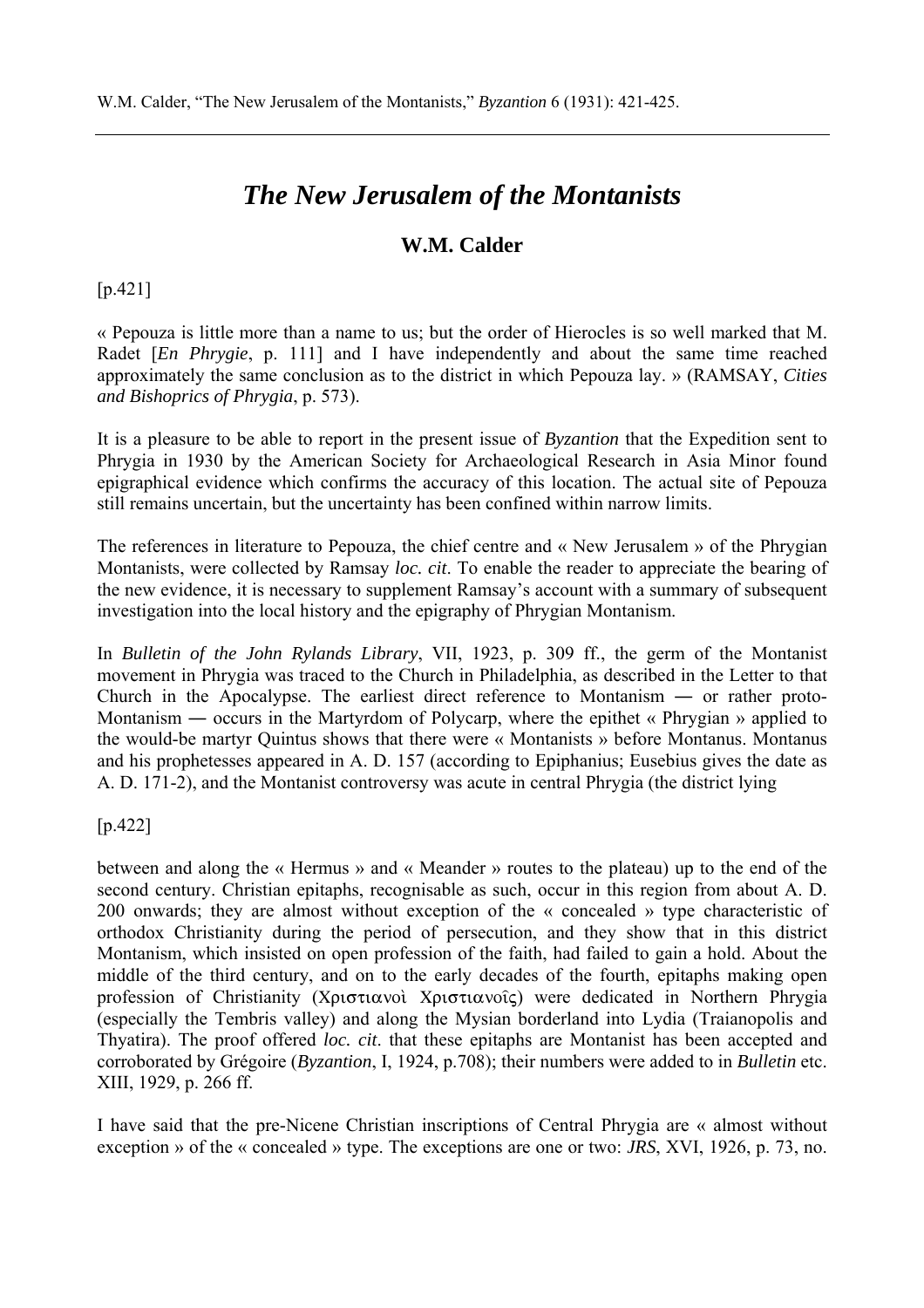200, and RAMSAY, *C. B*., no. 393. The first is the epitaph of a third century orthodox bishop of Eumeneia, who prefixes the monogram  $\mathbb R$  to his title  $\epsilon \pi$  is  $\epsilon$ , the second is of uncertain date, and may belong to the period after the legalisation of Christianity, when it became safe (but not usual) for a Christian to describe himself as  $X\rho\sigma\tau\iota\alpha\nu\acute{o}\varsigma$  on his epitaph. If it is pre-Nicene it is the epitaph of a Montanist family of Apamea. An inscription from the neighbouring Apollonia (Sterrett *W. E.* p. 380, no 55) containing the word  $X \rho \eta \sigma \tau \alpha$  voor constitutes a puzzle (see *Bulletin*, etc., VII, 1923, p. 348, no. 15). I made an impression of this inscription in 1930; the reading Xρηστιανοῦ is certain; the sixth letter, read by Sterrett as  $\Omega$  and by Ramsay as  $\Omega$  corrected to I, appeared to me both on the stone and on the impression to be I carved over a flaw in the stone resembling an  $\Omega$ . This inscription also if it is Christian may be post-Nicene, and if so is as likely to be orthodox as Montanist.

The above discussion will have made it clear that a third century inscription from central Phrygia making open profession of Christianity is almost certainly Montanist, And if

[p.423]

it occurs in the very area where the two leading authorities on Phrygian topography have independently placed Pepouza on other evidence, it will create a very strong presumption that Pepouza was indeed there.

In June 1930, Messrs Buckler, Guthrie and I, travelling from Atyochorion to Bumeneia, traversed the plains of which the principal villages are Bekilli and Karbasan (Bekilli and Gharib Hassan in *C.B.*; I give here and below the names as they now appear in Latin letters on the brass badges of the village policemen). The credit of our first discovery in this area belongs to Mr Buckler, who set out alone to ford the Maeander on his horse which his two fellow-travellers,

έφ<sup>η</sup> άρμαμαξών μαλθακώς κατακείμενοι,

explored the villages of Capjilar and Stiller ― and drew them blank.

In a cultivated patch called Karapinar, on the north bank of the Maeander a few hundred yards below the ford between Kuyucak and Bekilli, and on the *toprak* of Bekilli, a marble *cathedra* had been dug up by the cultivator. This *cathedra* clearly came from a church in the canyon; on front, below the seat, is the following inscription in letters of the late third century:

> Διογένους  $\kappa \alpha \grave{\iota}$ <sup>γ</sup>Απφίας Χρειστιανών

The *cathedra* of the orthodox bishop or priest (called Οῶκος εἱερέως in a metrical epitaph of Laodicea Combusta: *Monumenta Asiae Minoris Antiqua*, I, p. 124, no. 233) is here dedicated to a man and a woman who make open profession of Christianity. They are clearly a priest and a priestess, or a prophet and a prophetess, of the Montanist sect, and this *cathedra* belonged to a Montanist church.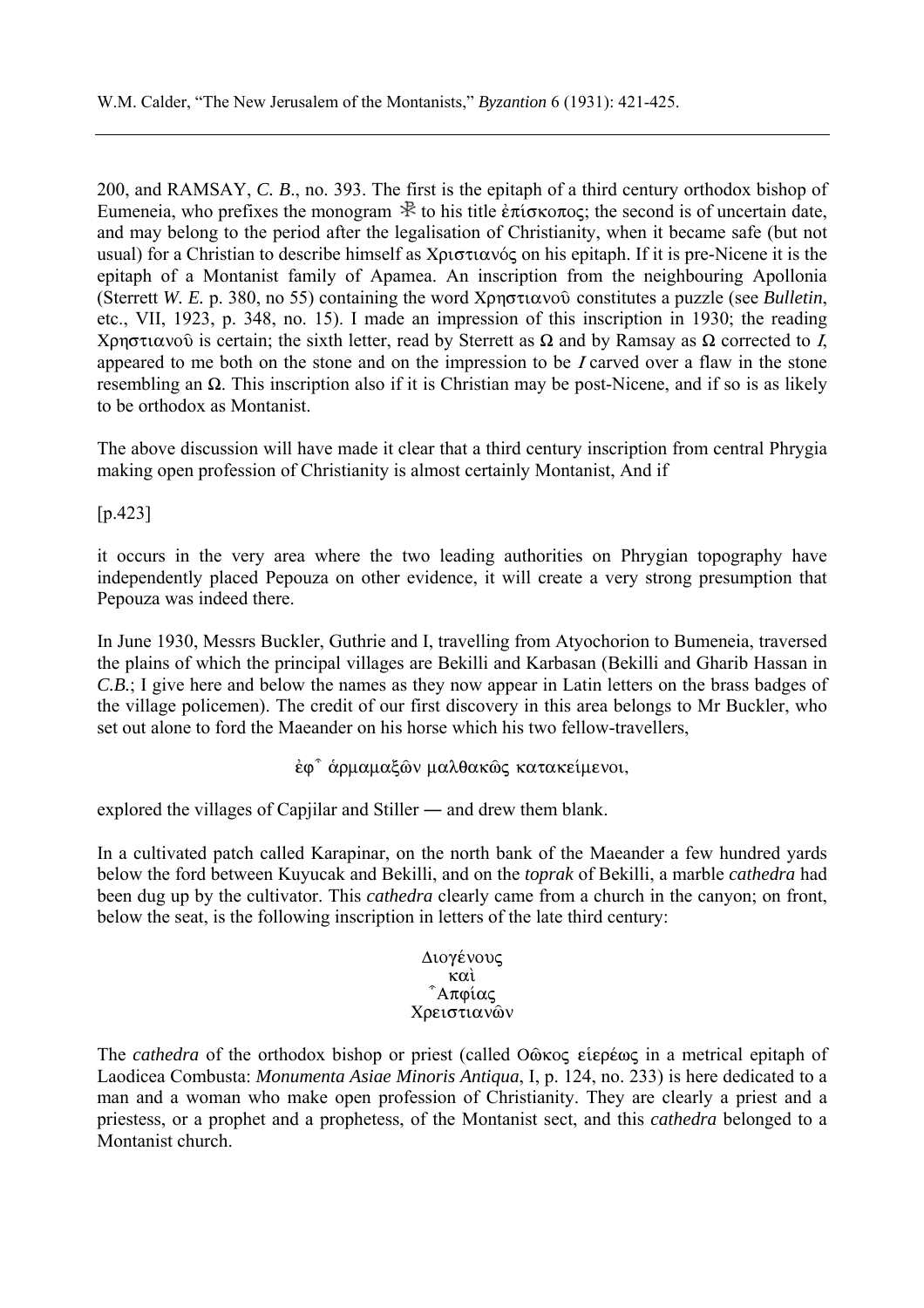At Bekilli we were shown a marble slab with a rim above, into one end of which a circular basin was sunk. Length of the slab m. 1,04; width 0,62; thickness, m. 0,07; diameter of basin (interior) m. 0,36; depth of basin (interior) m. 0,12. This slab was said to come from Uc Kuyu. What purpose it

[p.424]

served (stoup ? or font) I do not now enquire. That it formed part of the furnishing of a church is clear from the inscription, which is carved in duplicate, along both longer edges:

 $+$  Μοντάνου πρωτοδιακόνου +

This inscription is of the fifth century or later. A deacon called Montanus at this period and in this place can only have been a Montanist.

Radet placed Pepouza at Uc Kuyu. I prefer to place Pepouza at Bekilli and Tymion at Uc Kuyu (there are ancient sites at both villages); the exact position of the two places must of course remain uncertain. At Bekilli we recorded (in addition to that given above) nine monuments including a dedication to Mήτης  $\Lambda$ ητώ dated ἔτους σκδ', a fragment containing the letters *M*] iχαήλ  $\epsilon \pi$ ίσκ(o) $\pi$ (oς) — the same bishop is mentioned in *C. B.* no. 405, dated A. D. 556 — and a fragmentary Christian *devotio* ending... ου βλέπι τὸν ἀρχιστρ[άτ]ιγον ἀτὸν ἔχι διάδικον..

The plain of Karbasan is separated from that of Bekilli by a low ridge, which the road crosses N.E. of Uc Kuyu. I add a list of the five Christian inscriptions we recorded in the plain of Karbasan.

I. at Dumanli, brought thither from near an ancient building (a *villa*?) a mile S.E. of the village. Dedication of a κυμητήριον, dated ἔτους τνη΄.

2. at Dumanli, same provenance. Dedication of a kountriplov dated  $\epsilon \in \mathcal{U}$ .

3. at Sirikli (= C.B., no. 445). Dedication of a kolumation, dated  $\epsilon \infty$   $\alpha$   $\eta'$ , with a fish in relief inside a garland below 1. 3.

4. at Sirikli (= C.B. no. 446). Dedication of a  $\kappa \nu \mu \eta \tau \eta \rho \nu \nu$ , dated  $\epsilon \tau \nu \nu \nu$ , [ $\mu$  is close to the margin, which is defaced] with a fish in relief inside a garland below 1. 6 (*C.B*. omits the first six lines).

5. at Karbasan (= C.B. no. 447). Dedication of  $\kappa$  up  $\eta$  m and  $\kappa$   $\delta$   $\kappa$   $\delta$   $\eta$ .

The date of *C.B.* no. 470, also at Karbasan, is  $\epsilon \infty$   $\epsilon \in \mathbb{R}$ . This inscription is probably Christian; it doubtless comes from the same site as 3, 4 and 5, a *villa*? in the plain between Si-

 $[p.425]$